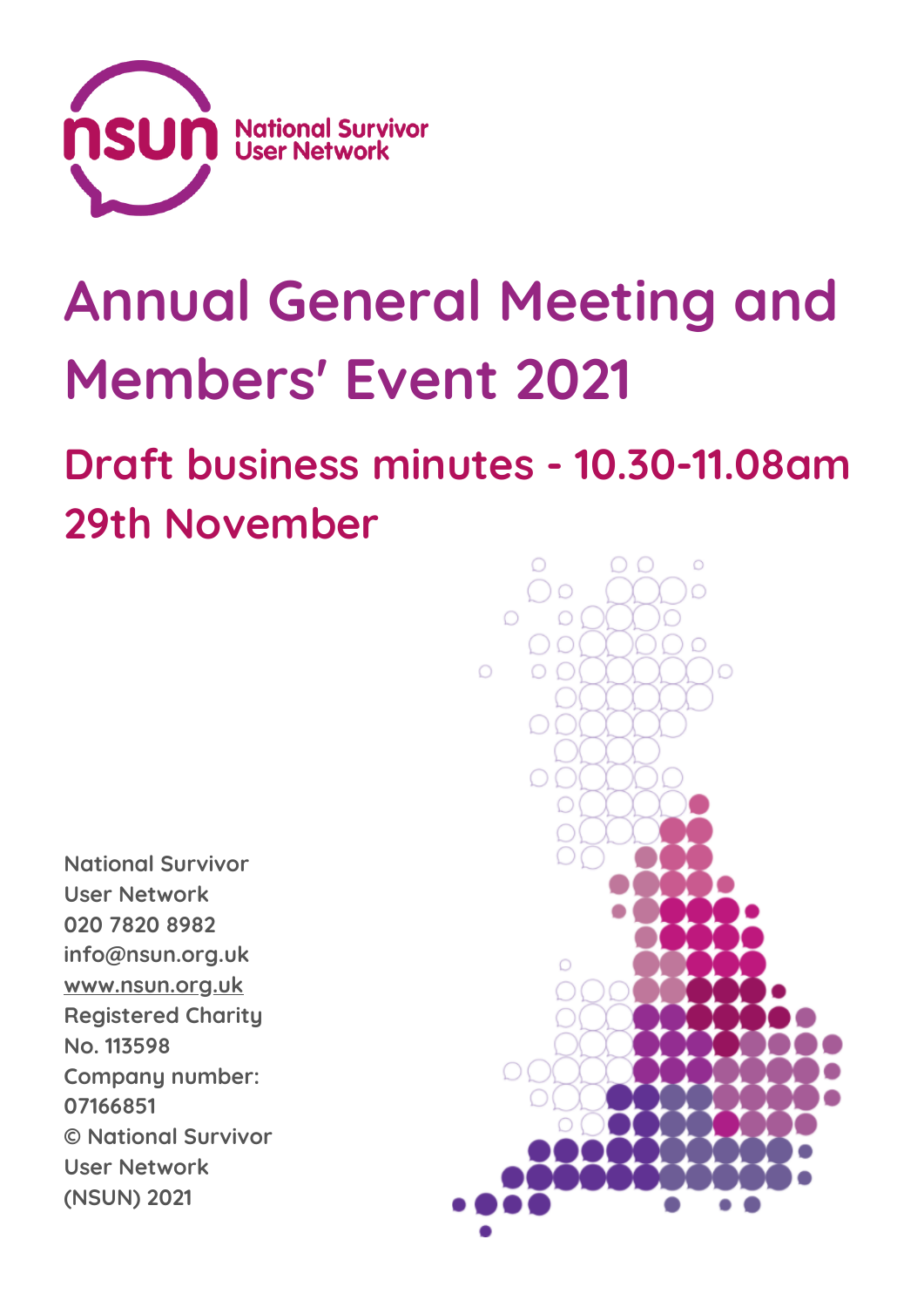

The meeting was held online via Zoom. **Amy Rushton**, trustee, chaired the business, with **Akiko Hart**, NSUN CEO, and **Jen Beardsley**, NSUN Finance Manager, talking through some items.

**Present** (trustees): Alisdair Cameron, Eleni Chambers, Emily Reynolds, Amy Rushton, Rachel Rowan Olive (proposed trustees): Amy Palmer, Tasha Suratwala **Apologies:** Angela Newton (Chair), Zoe Bennett (trustee), Rachel Barker (associate) **Not present:** Jonathan Rackham (trustee), Shuranjeet Takhar (proposed trustee)

**Akiko** (she/her) welcomed everyone, invited questions to be asked at the end of the business and then handed over to Trustee Amy Rushton to chair the meeting.

**Amy** (they/them) welcomed everyone and thanked them for attending. They explained that due to the Chair, Angela Newton, being unable to attend the meeting due to illness, they would be acting as Chair and if there were any objections to make them known (none). They ran through the apologies (listed above).

Amy communicated that this year NSUN had continued with the online voting system it had implemented last year (through Choice Voting).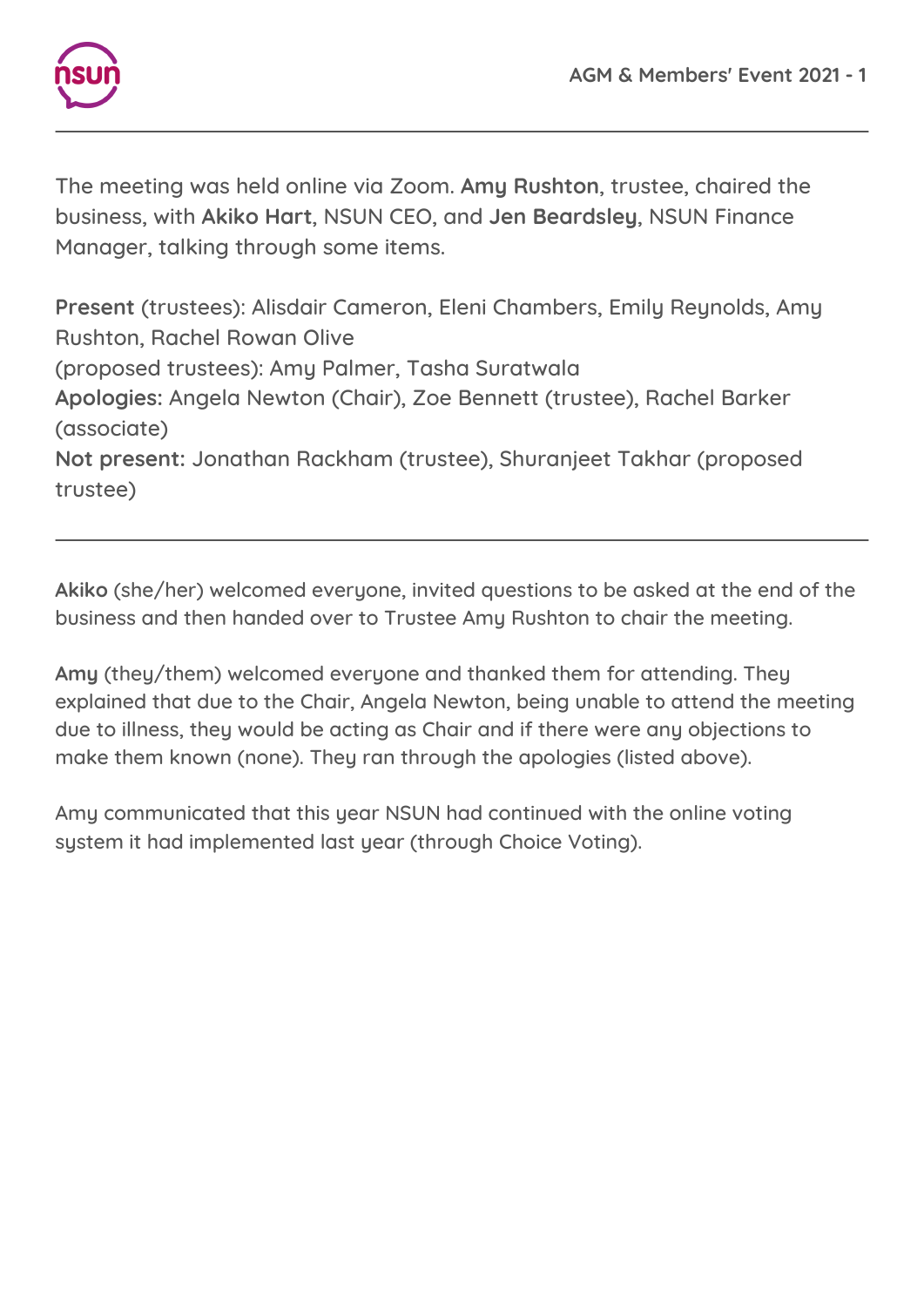

#### **Item 1 Approval of Minutes of AGM 24th November 2020**

The results were as follows:

Online vote: Yes – 87, No – 1, Abstain - 21.

1 postal vote was received voting yes.

**The business minutes of the 2020 AGM were approved.**

# **Item 2 Election of Honorary Officers**

**Amy** explained that NSUN recruits trustees as and when the trustee numbers start to fall and that a recruitment drive usually happens annually – a full quota being 12 trustees but that there being usually around 9 to 11 trustees at any one time. They said that anyone was welcome to apply to become a trustee and that NSUN particularly welcomed applications from people from marginalised and minority groups.

**Trustees that had left NSUN in the last year**: Nic Murray and Dawn Willis. Amy thanked them very much for their valued service and communicated that we were very sad to see them go.

**Akiko** then chaired this item, the officers up for election being:

i. Chair: Angela Newton (for re-election)

ii. Vice-Chair: Amy Rushton

**i) Results for the position of Chair:** The results of the online vote for Angela Newton to be re-elected as NSUN chair were: Online vote: Yes - 85, No - 0, Abstain - 4 1 postal vote was received voting yes. **Angela Newton was re-elected as Chair**

**ii) Results for the position of Vice-Chair:** The results of the online vote for Amy Rushton to be elected as NSUN Vice-Chair were: Online vote: Yes – 74, No – 6, Abstain - 6 1 postal vote was received voting yes. **Amy Rushton was elected as Vice-Chair.**

**Amy** said that it was a real honour to be elected as Vice Chair and that they looked forward to supporting Angela and the Board.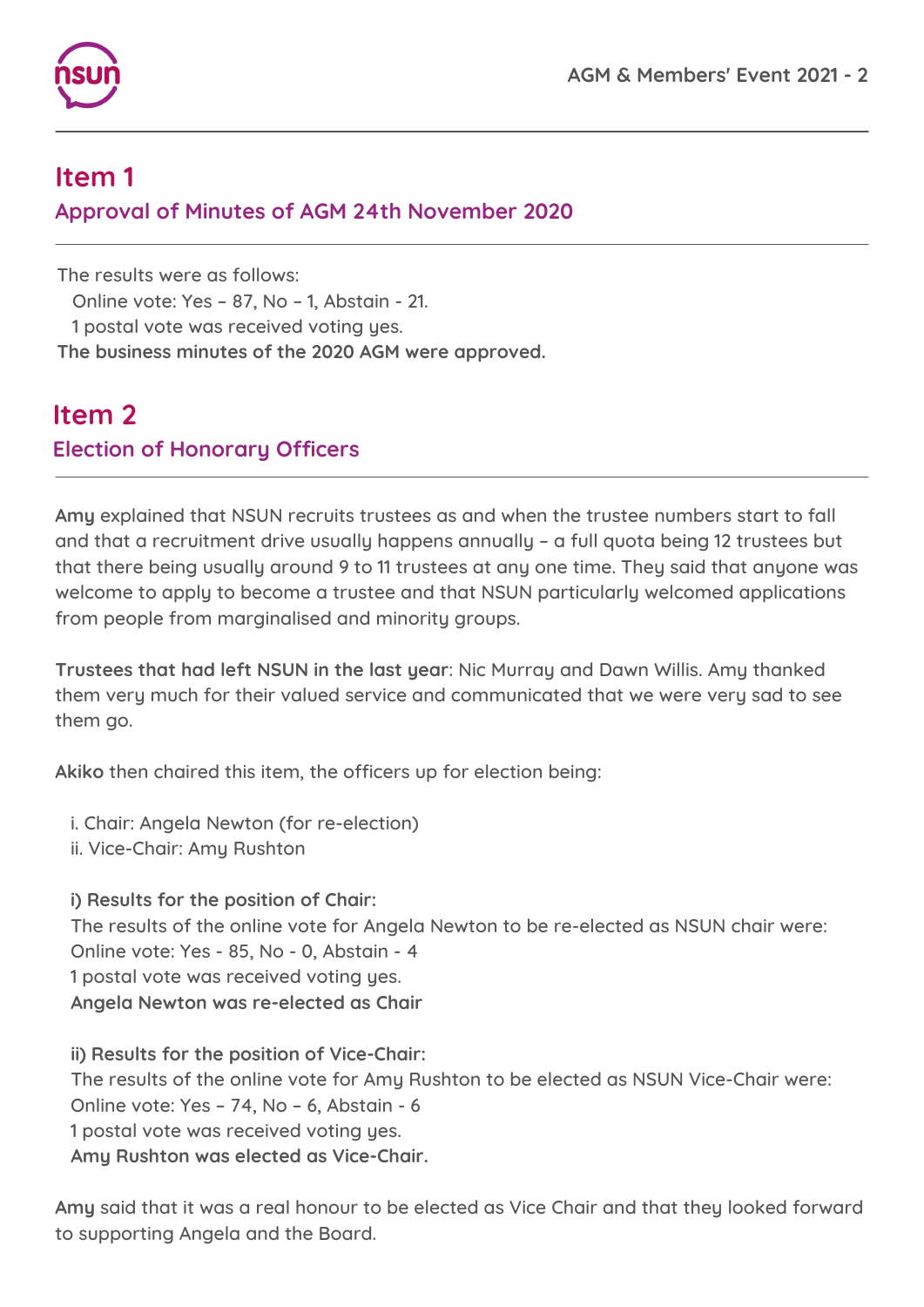

#### **Item 3 Election of Trustees**

**Amy** explained that NSUN's Articles of Association state that all trustees must retire at the end of their third-year term but then can be re-elected, and that there were no trustees this year who were up for re-election in this way but that there were three new trustees who were proposed as members of the Board:

**New trustee nominations:**

- i. Amy Palmer
- ii. Tasha Suratwala
- iii. Shuranjeet Takhar

The voting results for these trustees was as follows:

**i) Amy Palmer:** Online vote: Yes – 76, No – 5, Abstain - 5 1 postal vote was received voting yes. **Amy Palmer was elected as a Trustee for a three-year term.**

**ii) Tasha Suratwala:** Online vote: Yes – 76, No – 3, Abstain - 6 1 postal vote was received voting yes. **Tasha Suratwala was elected as a Trustee for a three-year term.**

**iii) Shuranjeet Takhar:** Online vote: Yes – 78, No - 4, Abstain- 4 1 postal vote was received voting yes. **Shuranjeet Takhar was elected as a Trustee for a three-year term.**

Amy congratulated and welcomed the new trustees on board.

### **Item 4 Reappointment of External Examiners**

**Amy** explained that in February 2021, after assessing a number of applications, the board appointed Beever & Struthers to independently examine NSUN's accounts, and that in these elections, it was proposed that Beever & Struthers were reappointed as NSUN's Independent Examiners to the accounts.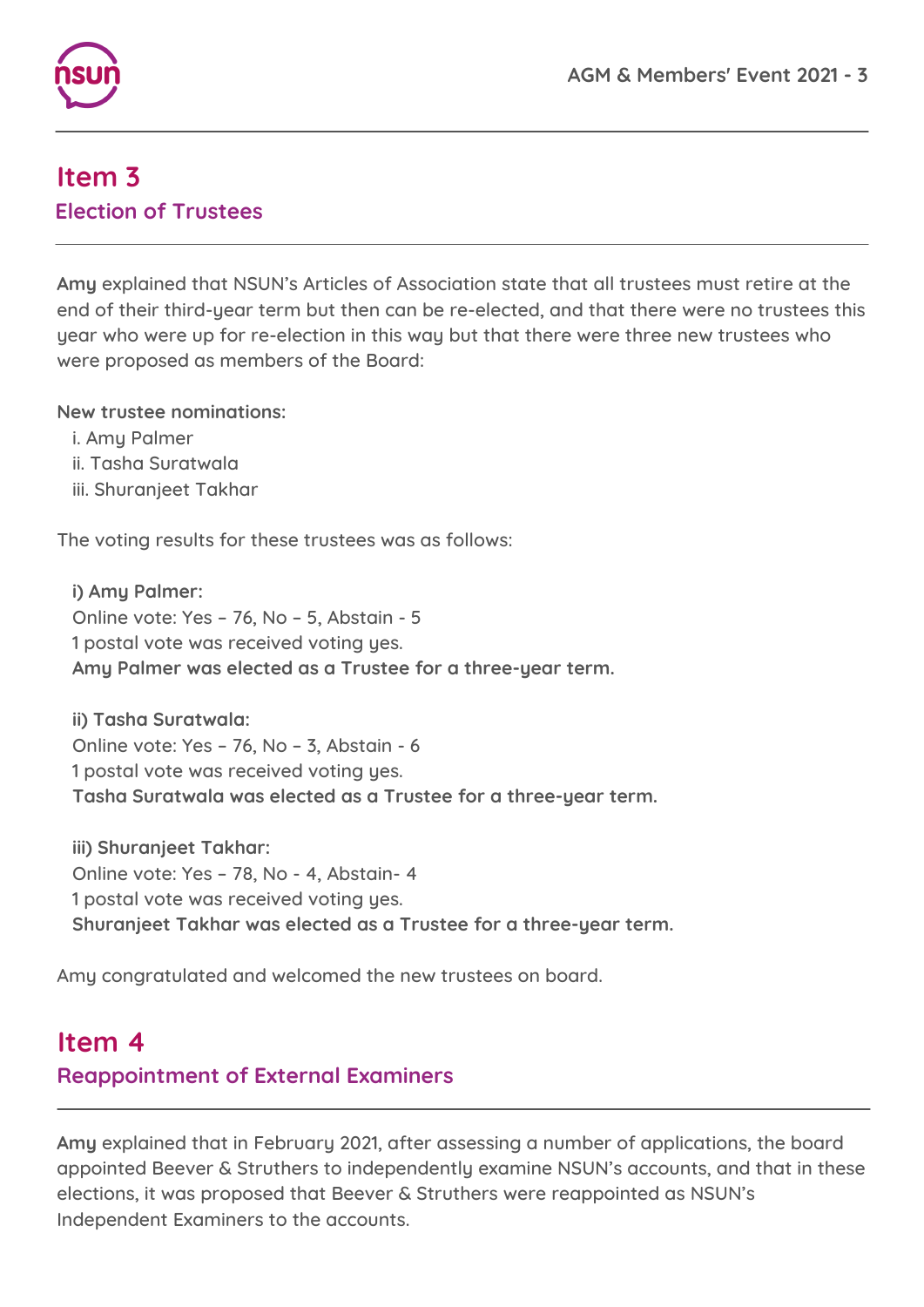

Online vote: Yes - 66, No - 0, Abstain - 12 1 postal vote was received voting yes. **Beever & Struthers were reappointed as the Independent Examiners to the NSUN accounts.**

#### **Item 5**

#### **Special resolutions regarding proposal that NSUN be converted into a CIO**

**Amy** stated that further to the [statement](https://www.nsun.org.uk/news/statement-on-liability-of-nsun-members-in-case-of-insolvency-news/) of liability of NSUN members in the case of [insolvency](https://www.nsun.org.uk/news/statement-on-liability-of-nsun-members-in-case-of-insolvency-news/) issued last year, the board reviewed NSUN's legal status, in consultation with legal advice, and proposed that NSUN move to a CIO (Charitable Incorporated Organisation) status. Amy added that that the new proposed constitution had been sent out to all members along with accompanying notes and our current articles of association for reference. [https://www.nsun.org.uk/news/statement-on-liability-of-nsun-members-in-case](https://www.nsun.org.uk/news/statement-on-liability-of-nsun-members-in-case-of-insolvency-news/)[of-insolvency-news/](https://www.nsun.org.uk/news/statement-on-liability-of-nsun-members-in-case-of-insolvency-news/)

Further to this, the following two special resolutions were proposed:

The first special resolution was:

i. "THAT National Survivor User Network (company number 07166851) (registered charity number 113598) **(NSUN)** be converted from a company limited by guarantee to a charitable incorporated organisation."

Online vote: Yes – 63, No – 2 Abstain - 12

1 postal vote was received voting yes.

**The proposal for NSUN to change its legal status to that of a CIO was approved.**

The second special resolution was:

ii. "THAT the annexed draft constitution be adopted as the constitution of NSUN in substitution for the existing articles of association with effect from the conversion under resolution [ ]."

Online vote: Yes – 60, No – 2, Abstain – 15

1 postal vote was received voting yes.

**The proposal for NSUN's new CIO constitution to be adopted was approved.**

Amy said that they wanted to acknowledge all of the hard work put into this large piece of work, especially by NSUN Chair Angela Newton.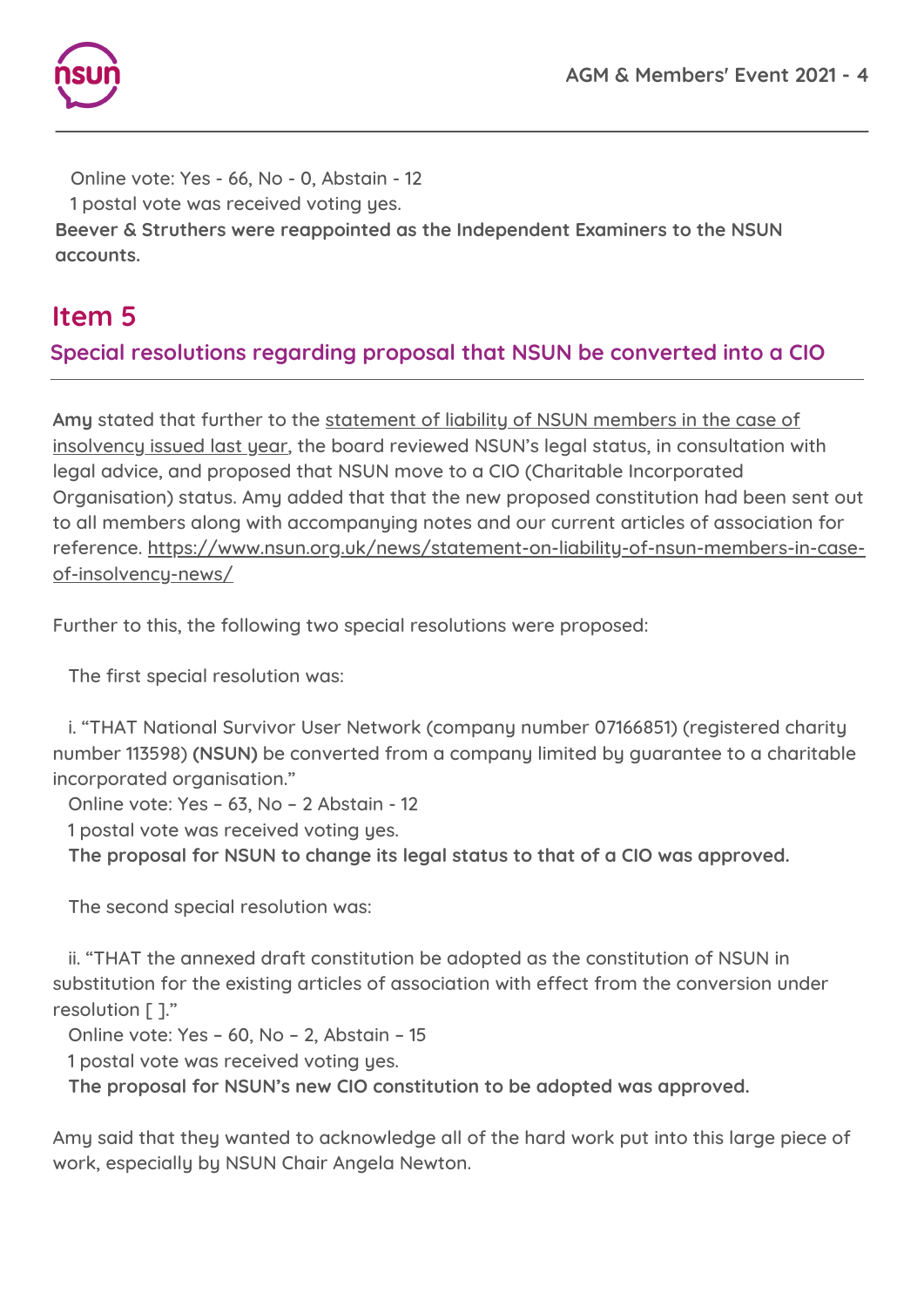

# **Item 6 Trustees' Annual Report**

**Amy**:

Amy stated that it had been another difficult year, socially and politically – but one where NSUN has thrived and grown in positive way. They shared some of the NSUN team's successes, including in securing funding, and the NSUN Covid-19 Fund. They highlighted that NSUN had been actively strengthening the diversity of the network so that it worked in the interests of everybody, and especially those that are the most marginalised. The Board takes inspiration from the fantastic Team and the valued membership, and continues to support diversity and representation within and across NSUN.

**Akiko** introduced the team, and shared a few highlights of the past financial year, including:

The NSUN Covid-19 Fund where NSUN distributed £125,000 in small grants to 88 organisations . The Fund changed the way NSUN thought about its work and how it engaged with the membership.

The report "What Do [User-Led](https://www.nsun.org.uk/wp-content/uploads/2021/05/whatdouser-ledgroupsneed.pdf) Groups Need?" by Emma Ormerod and Mark Brown: <https://www.nsun.org.uk/wp-content/uploads/2021/05/whatdouser-ledgroupsneed.pdf>

NSUN's work in peer support, including a series of resources produced by Alison Faulkner, NSUN Associate, as part of the wider partnership work with Mind (e.g. <https://www.nsun.org.uk/resource/remote-and-online-peer-support-resource/>), and some shared online learning spaces with some of our members, on the challenges of online peer support.

The "What do User-Led Groups Need?" report has led to deeper reflection on how NSUN can best support its members. As a result of this, NSUN launched a regular online reflective practice space in partnership with youth mental health projects, Voice Collective and Hearts and Minds; supported the Survivor Researcher Network (SRN) in their journey to becoming constituted; and worked in partnership with a user-led group on a zine for queer mental health. NSUN also continued to amplify members' voices and campaigns, and published 64 members' blogs.

The policy work led by Mary has included consortium work around welfare, including through the Disability Benefits Consortium, and work around the Peer Support Worker Competence Framework earlier in the year. Future work will look more deeply at the social determinants of mental ill health and distress.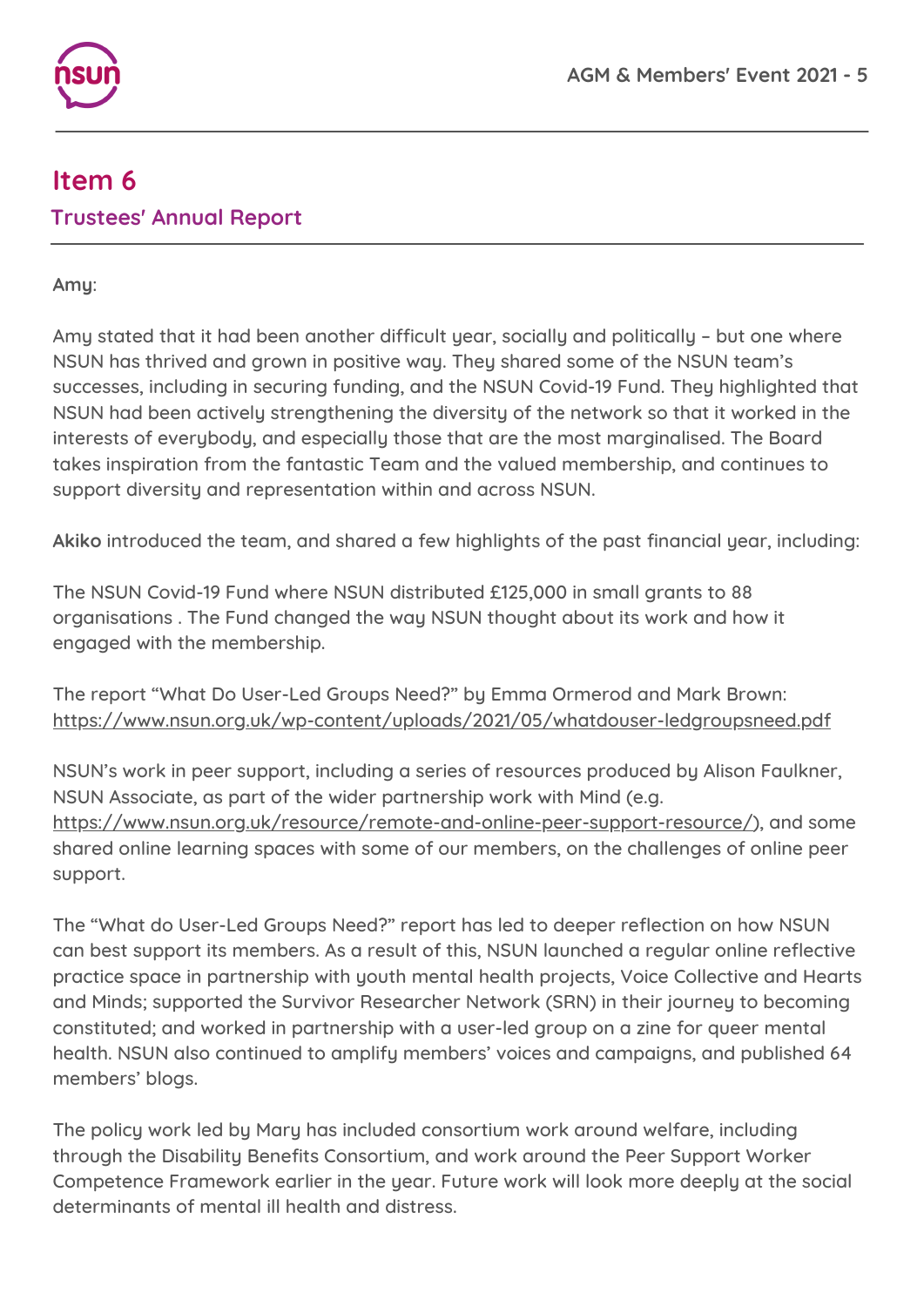

#### **Item 7 Annual Accounts**

**Jen Beardsley** (she/her), NSUN's Finance Manager, ran through the highlights of the NSUN accounts for the financial year 1st April 2020 – 31st March 2021 which can be found here, particularly referring to pages 20 and 21: [https://www.nsun.org.uk/wp](https://www.nsun.org.uk/wp-content/uploads/2021/10/NSUN-accounts-2020-21.pdf)[content/uploads/2021/10/NSUN-accounts-2020-21.pdf](https://www.nsun.org.uk/wp-content/uploads/2021/10/NSUN-accounts-2020-21.pdf)

**Jen**: The highlights were:

- Total net income for the year was £100,794, essentially meaning we received funds in the 2020/21 year for use in 2021/22.
- This surplus was nearly £95,000 better than the previous year where a small net income had been seen.
- Income totalled nearly £562,000, an increase of nearly £326,000 on the previous year. This increase was the result of grants from funders specifically responding to the Coronavirus pandemic as well as grants totalling £165,000 received towards the NSUN Covid small grants fund.
- Costs also rose by £231,000 to just over £440,000 as a result of the expansion of the team and the work during the year. The largest area of increase was the NSUN Covid Fund which saw £125,280 of grants being issued directly to groups and organisations.
- Other key changes included:
	- An increase in staff costs of £27,000 where the staff team grew from an average of 2 to 3.4 over the course of the year.
	- An increase in other support costs were seen of £32,000 where we were particularly grateful to have received £28,000 of services on a pro-bono basis from solicitors Faegre Drinker Biddle and Reath LLP in respect of the review of NSUN's Articles of Association - this amount for which is reflected in these accounts.

Fundraising costs totalled £21,000 and represented time spent by the staff team in applying for grants and funding. The investment saw an increase in income from these sources of £290,000 in the 2020/21 financial year as well as investment in this year and the previous year having resulted successful securing of a 3-year lottery grant of £279,000 for use between April 2021 and March 2024.

Overall, for the 2020/21 financial year, grant income remains the main source of funding at 85% of total income. We are incredibly grateful to all our donors and grant funders. Full details of grant funders are on page 25 - our four largest funders by £ in the year were The DHSC Coronavirus Mental Health Response Fund - issued by Mind; Esmee Fairbairn; London Community Response Fund - issued by City Bridge Trust; and The National Lottery Community Fund.